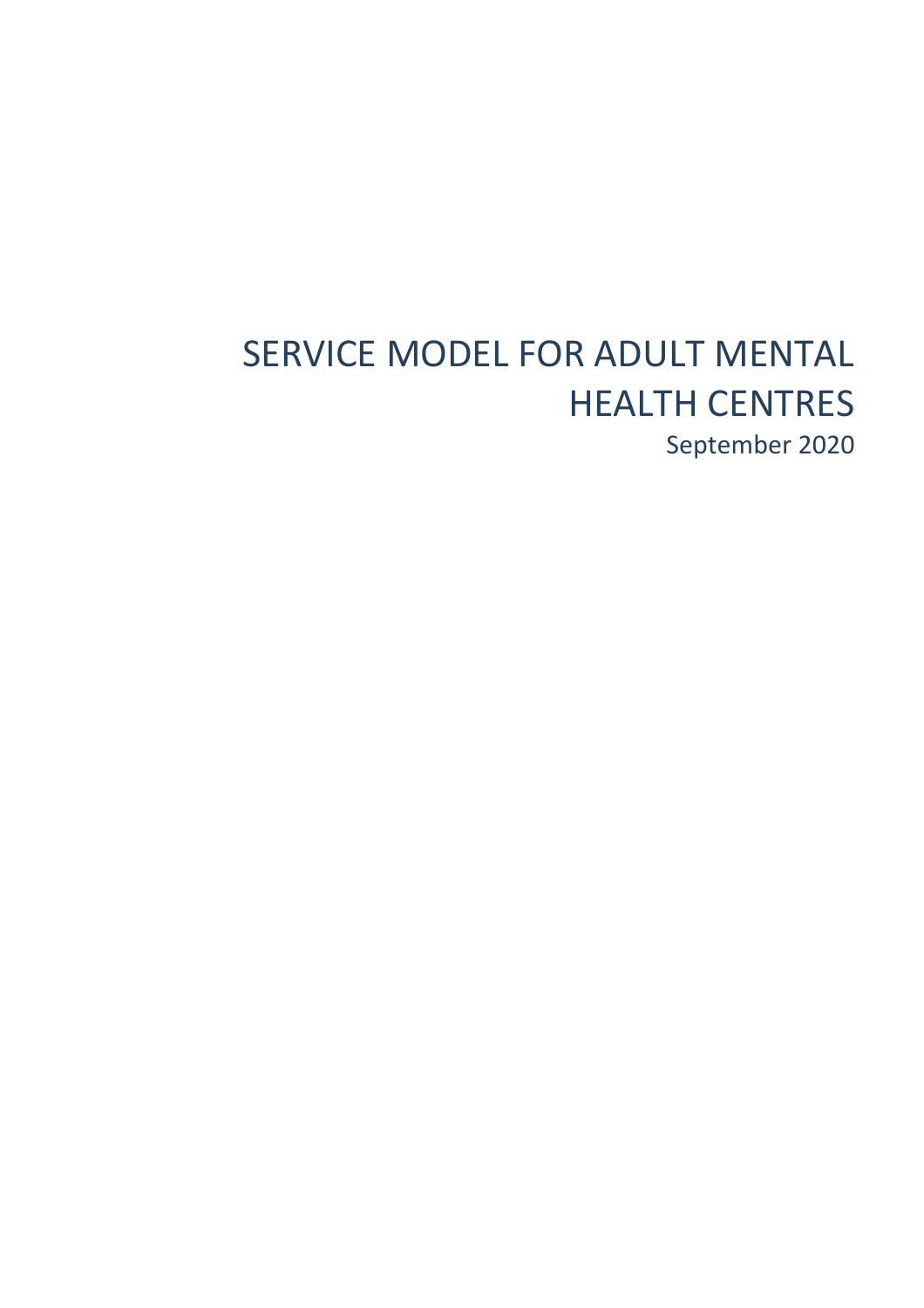# Contents

| A highly visible and accessible entry point for individuals and those providing  |
|----------------------------------------------------------------------------------|
|                                                                                  |
|                                                                                  |
|                                                                                  |
| The role of the Centres in providing care to people with moderate to high levels |
| The role of the Centres in providing care to people who present with significant |
|                                                                                  |
|                                                                                  |
|                                                                                  |
|                                                                                  |
|                                                                                  |
|                                                                                  |
|                                                                                  |
|                                                                                  |
|                                                                                  |
|                                                                                  |
|                                                                                  |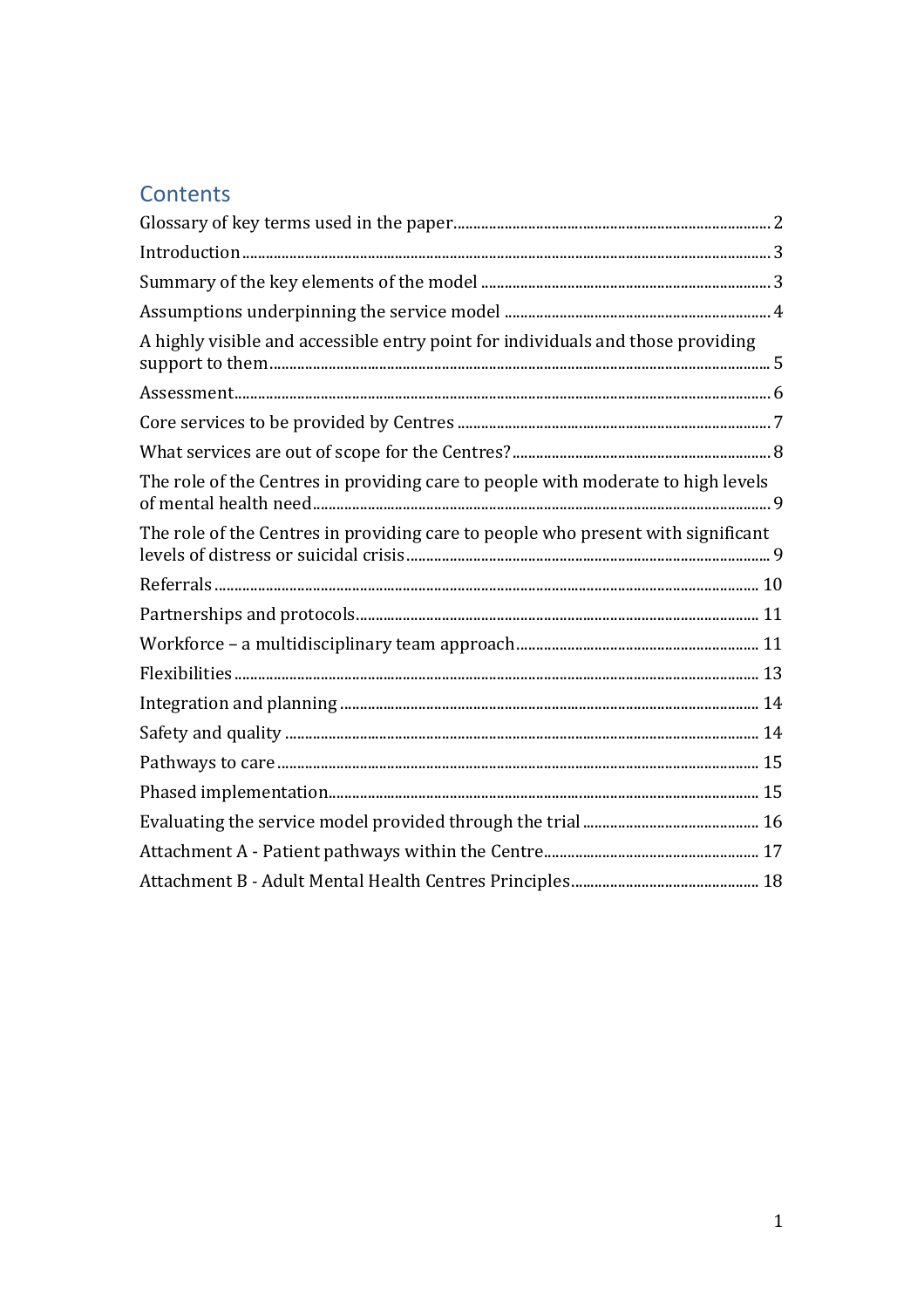# <span id="page-2-0"></span>Glossary of key terms used in the paper

In general, the terms used in this paper should be understood to align with definitions provided in the Fifth National Mental Health and Suicide Prevention Plan. The following terms are highlighted.

**Warm transfer** – the Centre actively communicates with the service to which the individual is connected to provide essential information about their needs before transferring them. Support is maintained for the individual by the Centre until they are received by the service.

**Clinical governance** – Clinical governance is defined as the system by which the governing body (bodies), managers, clinicians and staff share responsibility and accountability for the quality of care, continuously improving, minimising risks, and fostering an environment of excellence in care for consumers/patients/residents.

**Episode of care** - the package of care and evidence-based treatment provided by a Centre, for individuals with a specific mental health need. An episode of care is delivered by members of a multidisciplinary team over a set time period.

**Peer support worker** – Workers who have a lived experience of mental illness and/or suicide and who provide valuable contributions by sharing their experience of mental illness and/or suicide and recovery with others. Peer workers may have lived experience as a consumer or as a carer.

**Care navigator** – a person who works collaboratively with consumers and carers to assist them in finding the most appropriate treatment, care or supports.

'**Front of house'** – the location where the public is received and may wait for services. Front of house services are provided in these public areas.

**Local Hospital Networks (LHNs)** – entities established by state and territory governments to manage single or small groups of public hospital services, including managing budgets and being responsible for performance in a defined geographical area. LHNs also commonly manage other health services such as community-based health services.

Some jurisdictions have their own local names for LHNs. For example, in New South Wales they are known as 'Local Health Districts', in Queensland they are known as 'Hospital and Health Services', in South Australia they are known as 'Local Health Networks', and in Tasmania they are known as 'Tasmanian Health Organisations'.

**Co-morbidity** – other conditions that occur at the same time as mental illness. This is often physical illness or poor health but also includes use of alcohol and other drugs. Both are very common in those with mental illness or mental disorders.

**Alcohol and Other Drugs (AOD)** – this term most often refers to excess use of alcohol and misuse of illicit or prescribed drugs.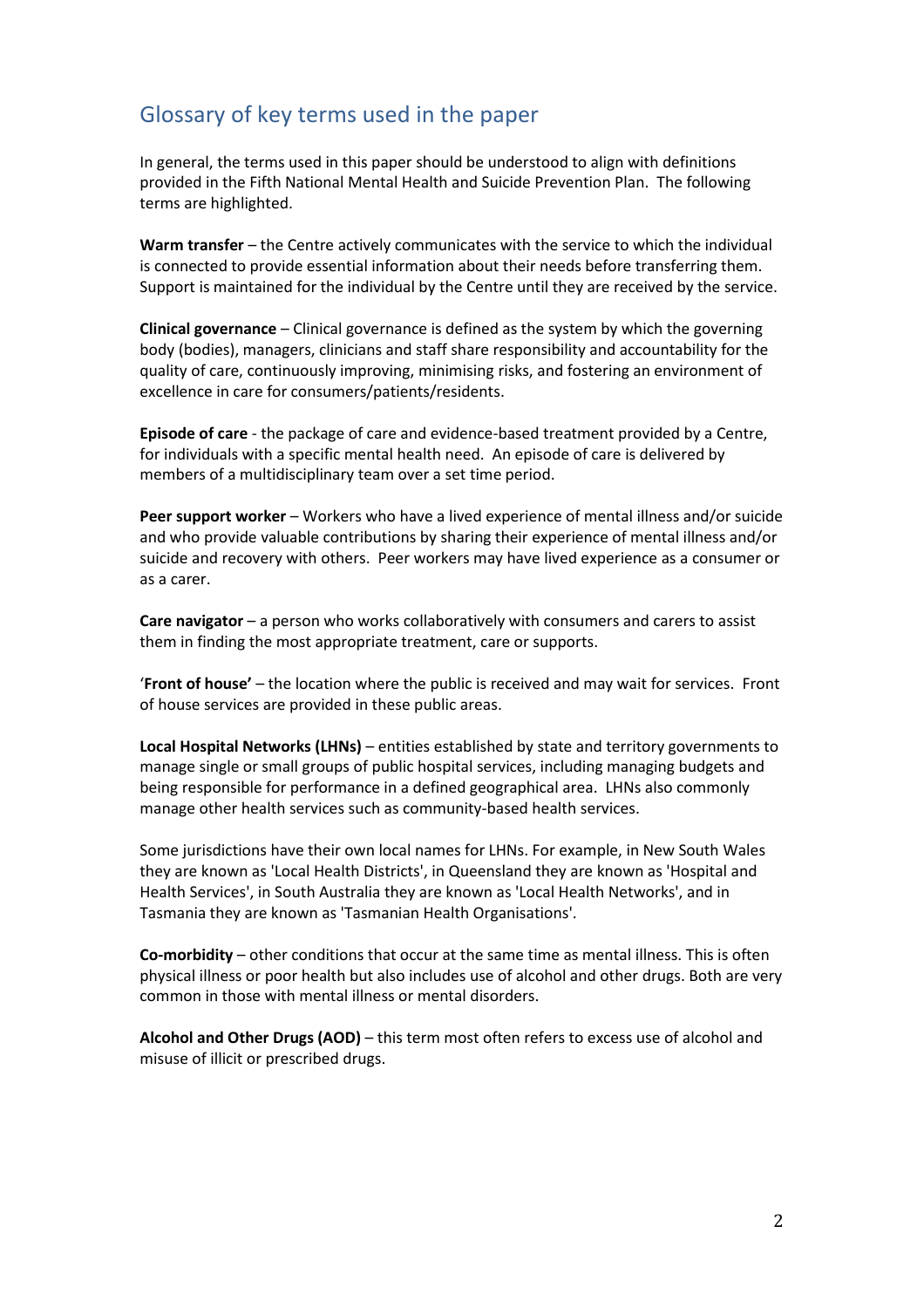### <span id="page-3-0"></span>Introduction

As part of the 2019-20 Budget, the Australian Government announced it will invest \$114.5 million over five years to undertake a trial of eight Adult Mental Health Centres (the Centres), with one to be established in each state and territory. Through the 2019 Mid-Year Economic and Fiscal Outlook process, funding has been brought forward to enable the South Australian Centre to be established in mid-2020, and to enable the remaining seven Centres to be established from 2020-21, with service delivery to commence in 2021-22.

This paper has been prepared to support consistency in the establishment and implementation of the Centres. A Technical Advisory Group was established to advise the Department on the initiative. The paper outlines the key assumptions underpinning the model of service, explores how individuals with different needs might access services from the Centres, and proposes services that would be needed in-house as well as on referral. It also considers workforce, flexibilities allowed in the model, and essential safety and quality issues. The paper has also been revised, as appropriate, to reflect feedback received through a national consultation process.

The Centres are designed to provide a welcoming, low stigma soft entry point to engagement and assessment for people who may be experiencing distress or crisis, including people with conditions too complex for many current primary care services but who are not eligible for or awaiting care from state or territory public community mental health. They are also intended to trial approaches to offering immediate, short and medium term episodes of care and service navigation to connect people to ongoing services. They will assist adults seeking help in times of crisis, or as needs emerge, to have access to on-thespot care, advice and support provided by a variety of health professionals – without needing a prior appointment.

The Centres are intended to complement, not replace or duplicate, mental health services already provided in the community. They are not designed to offer longer term care but will be based on an episode of care model, delivering packages of evidence-based care and family support to cover the short to medium term, which could last from a few weeks to several months based on clinical judgement and individual need. Centres are to provide an accessible, responsive service that meets immediate needs and provides expertise in assessment of needs, linkage and support, and care. Centres should also provide integrated mental health and AOD services.

Through the trial, the Centres are to be commissioned in all states and territories except South Australia through funding to the corresponding Primary Health Networks (PHNs). As part of their commissioning processes, PHNs will undertake further consultation, at a local level, with consumers, carers, Local Hospital Networks (LHNs) or their equivalent and other local stakeholders to co-design and shape services to meet the particular needs of the area, within the framework presented by this model. Whilst, over time, the Centres may meet a range of special needs within the region, a key imperative will be ensuring the model of care offers a culturally safe response to the needs of Aboriginal and Torres Strait Islander people, in line with the principles of the Gayaa Dhuwi (Proud Spirit) Declaration.<sup>1</sup>

# <span id="page-3-1"></span>Summary of the key elements of the model

 $\overline{a}$ 

The model of service will seek to address key gaps in the system by:

<sup>1</sup> Available from http//natsil.mh.org.au/sites/default/files/gayaa\_dhuwi\_declaration\_A4.pdf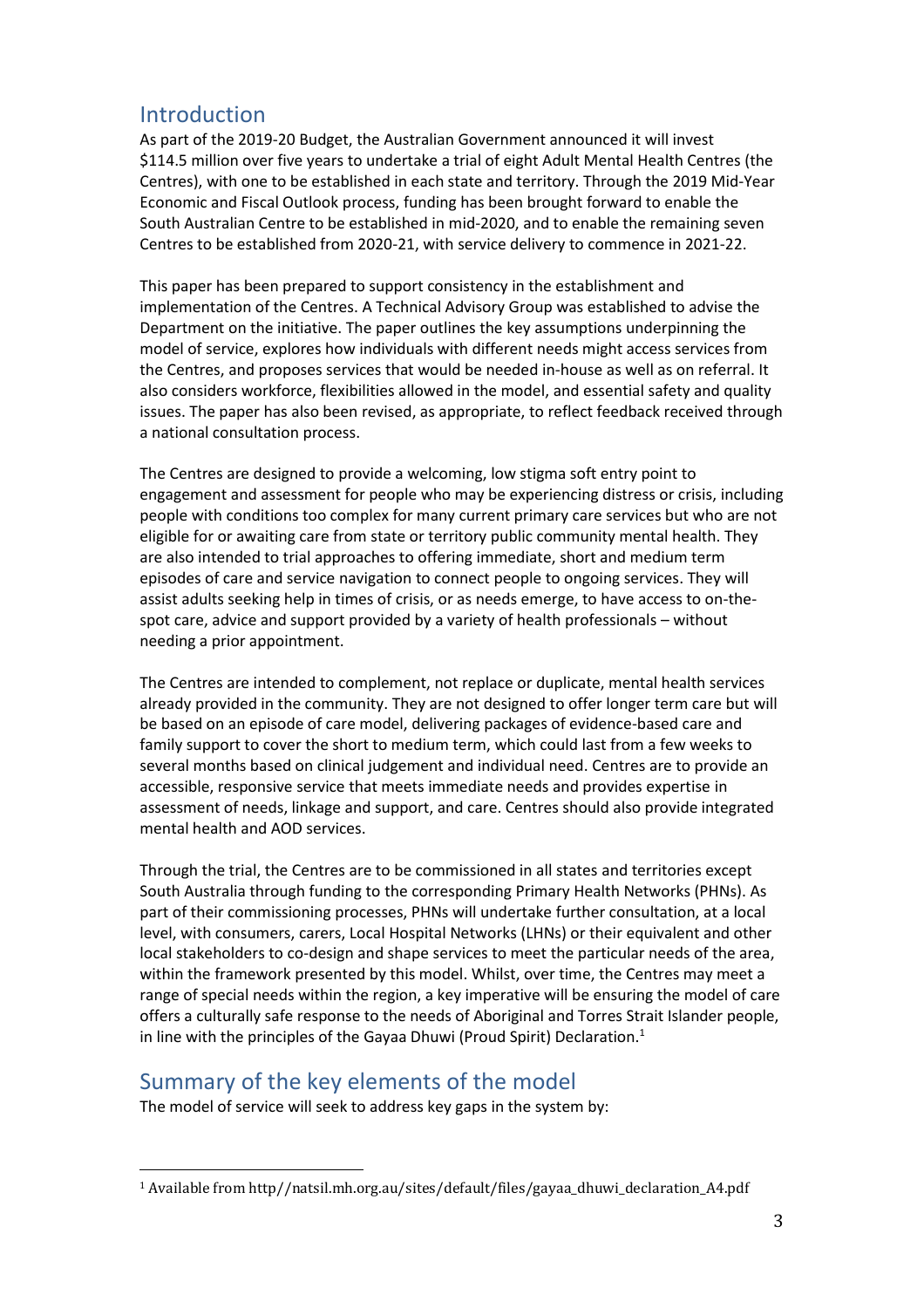- Providing a highly visible and accessible entry point to services for people experiencing psychological distress, where all feel safe and welcomed;
- Offering assessment to match people to the services they need;
- Providing on the spot support, care and advice without needing referral, prior appointments or out of pocket cost. Every interaction should be with the intention of therapeutic benefit; and
- Offering an episode of care model based on short to medium term multidisciplinary care, aimed at improving psychological wellbeing for people with moderate to high levels of mental health need, whose needs are not being met through other services.

The service model will need to address the following four service elements:

- Respond to people experiencing a crisis or in significant distress, including people at heightened risk of suicide, providing support that may reduce the need for emergency department attendance;
- Provide a central point to connect people to other services in the region, including through offering information and advice about mental health and AOD use, service navigation and warm referral pathways for individuals, and their carers and family;
- Provide in-house assessment, including information and support to access services; and
- Provide evidence-based and evidence-informed immediate, and short to medium term episodes of care, including utilisation of digital mental health platforms.

# <span id="page-4-0"></span>Assumptions underpinning the service model

- Centres will welcome adults experiencing emotional distress, crises, mental ill health, and/or addiction, and their families and carers through a 'no wrong door' approach that is consistent with the *Mental Health Statement of Rights and Responsibilities*.
- Centres should offer a holistic approach to care, addressing a broad range of social, physical and emotional needs, supported by best practice in evidence-based and evidence-informed care. This should include integrated care for people concerned about AOD use which coexists with mental ill health, other comorbidities or dual disabilities, and culturally appropriate best practice.
- Centres should plan and deliver services that are co-designed to meet local needs in a way that is person-centred and prioritises self-determination, choice and agency.
- Centres should be required to provide or facilitate core functions within an agreed framework, in a way which complements and does not duplicate existing services, including acute or long term services.
- Centres must adhere to the principles of the Gayaa Dhuwi (Proud Spirit) Declaration in the development and delivery of services to ensure culturally safe services for Aboriginal and Torres Strait Islander people are included as part of the broader model.
- Centres must be safe and inclusive to all who present, including members of LGBTI communities and people from Culturally and Linguistically Diverse (CALD) backgrounds.
- Young people aged 12-25 years old should be given information about care and support available from youth specific services such as headspace and other services targeting the needs of young people, if this is the most appropriate way to meet the needs of the individual.
- Centres should have some flexibility for regional variation, over time, to address other cultural or local population needs and to make optimal use of already available services. This includes opportunity for the development of innovative approaches to complement core services provided through Centres.
- Centres should be promoted as supporting people at times of crisis and distress, and not in terms of language of mental illness.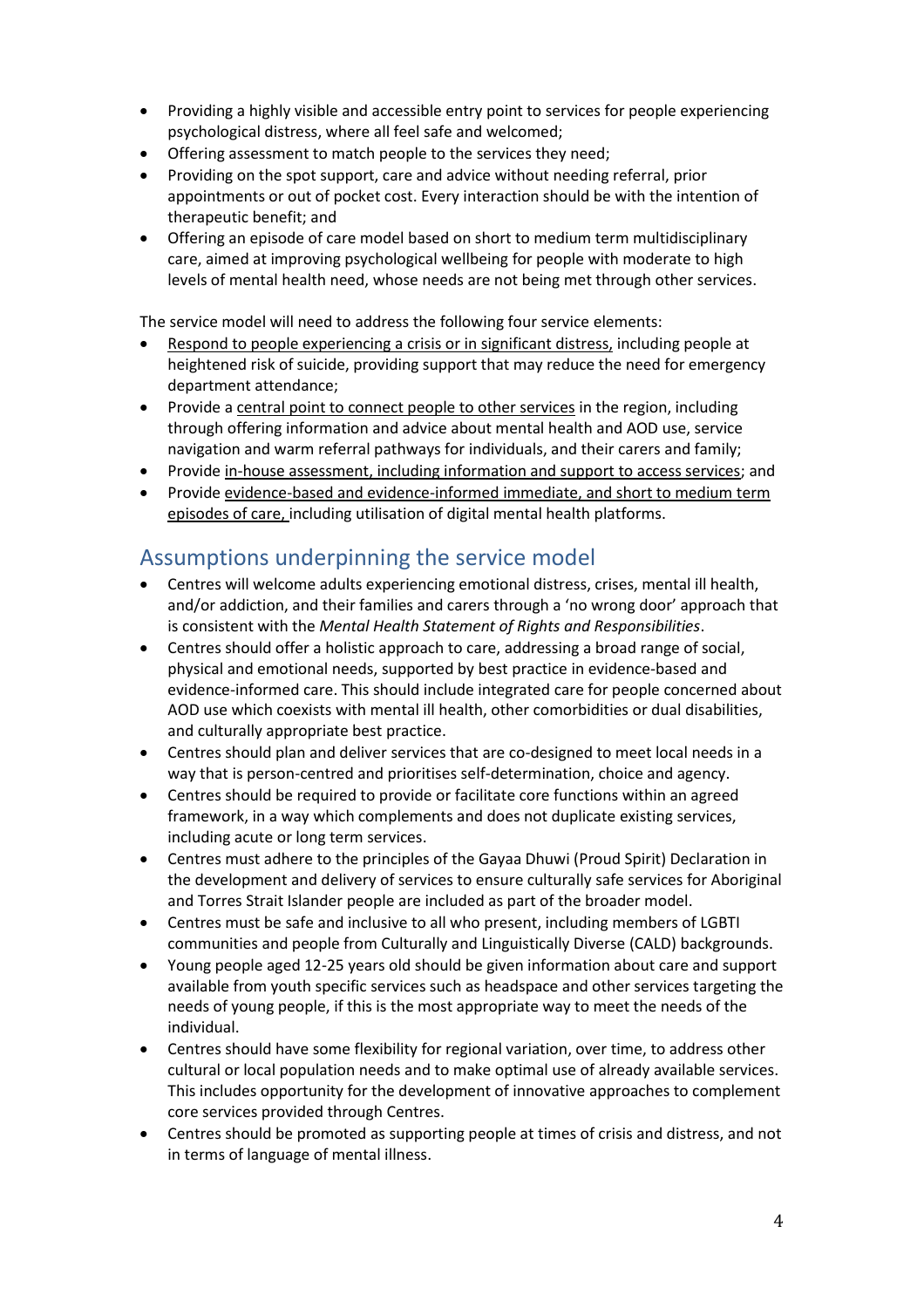- Centres will connect people to pathways to less urgent longer-term care where this is in the person's best interest. The Centres are not expected to provide services of an ongoing nature, but will have capacity to provide short to medium term targeted care and support.
- Centres should promote optimal use of digital mental health and AOD services, including integrating digital forms of support into care plans and supporting their use.
- A quality framework should support the model of service, including by ensuring the risks of supporting individuals who may be experiencing high distress are managed, and attending to appropriate ongoing support, supervision and training for all staff, including peer support workers.

# <span id="page-5-0"></span>A highly visible and accessible entry point for individuals and those providing support to them

The physical environment of the Centres should be calm, safe, friendly and welcoming to individuals experiencing emotional or psychological distress and to family and carers who support them. Centres should feel welcoming and safe to all who present, including Aboriginal and Torres Strait Islander people, people from diverse cultural backgrounds and LGBTI people. In addition, it is important that the Centres provide a safe entry point to integrated care for people who present concerned about their AOD use. Centres should be in a location easy to reach by public transport. They should be relatively close to a major hospital and/or to other health services, so a close relationship with crisis teams can be developed, and to facilitate their role of offering an alternative to emergency department attendance, where appropriate.

Centres must be open extended hours in order to be available to people when they are experiencing distress. Centres should enable access to support and advice seven days a week, and after hours, including through provision of a digitally based contact point for people experiencing distress at times the Centre itself is not physically open. Opening hours may be adjusted in response to demand experienced through the trial and to complement availability of other regional services.

Centres will have a "front-of-house" function where people can seek information and assistance navigating services by visiting the Centre, and potentially also by digital means through telephone or internet. A digital presence for the Centre may also include provision of computers on site and assistance accessing a range of digital information and mental health services. This could include low intensity on-line services such as Head to Health or other self-help or clinician supported digital interventions for mental health and/or problems related to AOD use.

Whilst people are waiting for services at the Centre, staff, including peer support workers, will be available to check in with them, and provide support if needed. People seeking information or resources rather than services, including family members or carers, will be welcomed at the Centres and supported to get the information they need. It is intended that support and interventions will be provided over a short timeframe for most people so that long wait times and waiting lists are avoided. It is recognised that for some people there will not be readily available services to which they can be referred, and in these circumstances targeted medium term care may be appropriate, particularly whilst waiting for longer term or specialist care.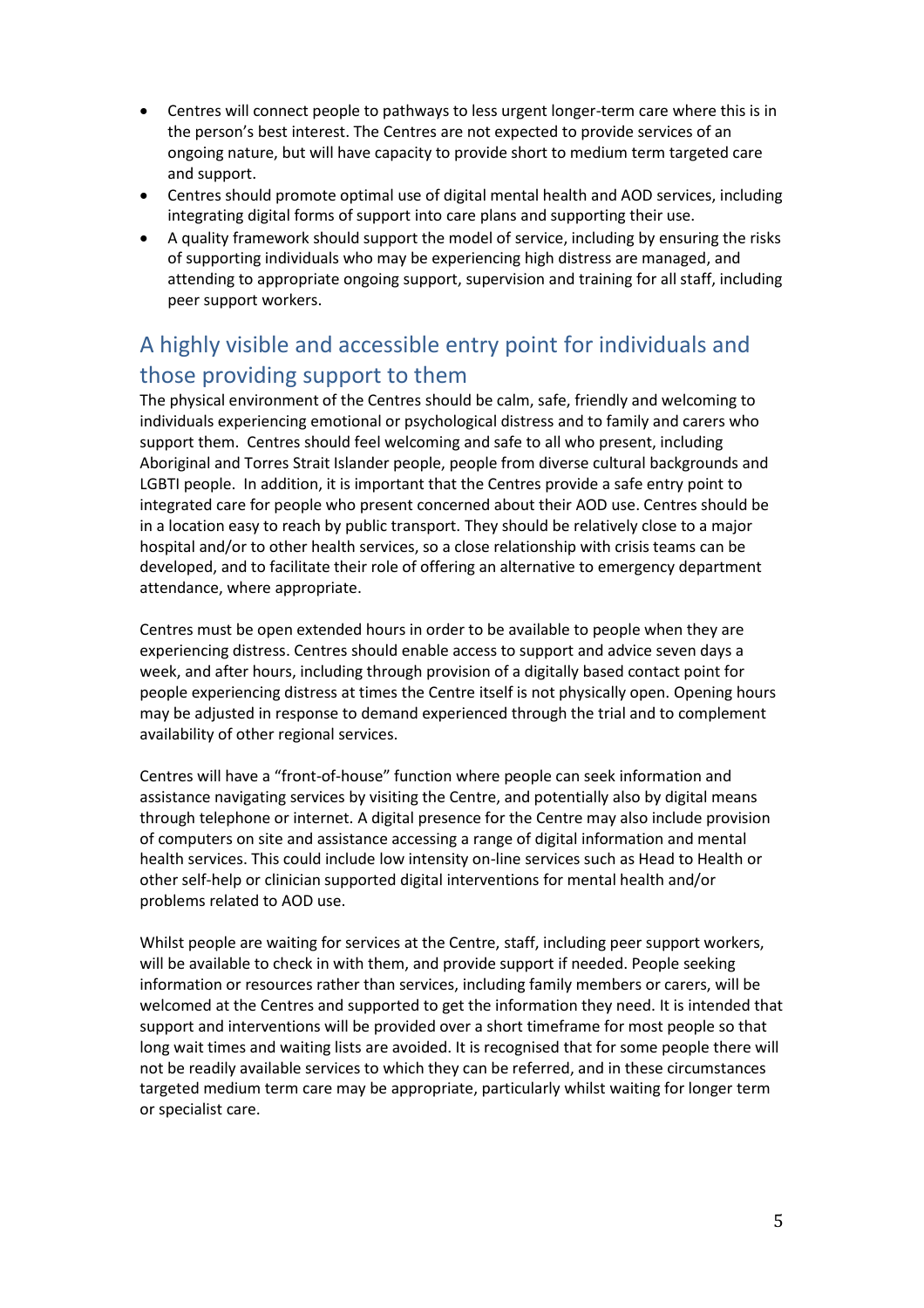#### <span id="page-6-0"></span>Assessment

 $\overline{a}$ 

Those requiring more than information or assistance navigating available services will need to be provided with a biopsychosocial assessment of their needs. Current projects, such as the Department of Health's Initial Assessment and Referral Project<sup>2</sup>, will be useful in considering a consistent approach to assessing need and connecting people to the services best able to respond to that need.

An initial brief review of needs should be undertaken at the point of accessing the Centre to identify whether individuals need urgent support, and to determine what the main focus of support is likely to be. In particular, all staff involved in initial intake, or who play a role in supporting clients while waiting, should be trained to recognise an individual who may need urgent support and who should be 'fast-tracked' to a clinician. Clients of the Centre should not be required to go through two stages of assessment, nor tell their story more than once within the Centre. It is expected that the clinician who first sees the person will make clinical judgements on the most appropriate interventions and in many cases also be the professional to deliver the episode of care. At times they will need to seek the particular expertise of other team members. It is expected that a number of clinicians at the Centre will have experience and expertise across mental health, AOD and physical health, given the prevalence of these problems amongst the population likely to present.

For those presenting with significant distress and acute needs which require urgent medical attention beyond the capacity of the Centre, protocols will be developed with the LHN for urgent review and referral. This may include immediate communication with, or warm transfer to, emergency or acute services where this is needed. Immediate support will be provided by staff at the Centre to help de-escalate symptoms and ensure people and their families feel safe. The Centre may form an agreement with the local acute mental health service for prompt in-reach support.

The assessment and referral process will determine the level of service a person requires, and care to be provided. It will inform development of a care plan where appropriate, and identify those individuals who would benefit from service navigation. Centres will ensure that the physical health needs of people with more severe mental illness are assessed, and that drug and alcohol comorbidities or risks of substance misuse are routinely assessed. Where substance use is a significant component of the presentation, professionals with competency in identifying and managing substance misuse issues, including addiction specialists, should be involved or consulted in assessment processes and subsequent treatment plans. Where physical health needs are prominent (e.g. people with co-occurring chronic illness), the Centre should assist in organising an early appointment with local primary health services. It is anticipated that some Centres may develop local arrangements for medical services and other services able to be billed to Medicare to be provided inhouse, within the clinical governance of the Centres as outlined below. The assessment process will also consider non-health factors which would both impact and be impacted by distress levels including a lack of adequate, stable safe housing, domestic and family violence, low socio-economic status, a history of trauma, and past experience of high levels of discrimination and stigma.

<sup>2</sup> The Initial Assessment and Referral Project, is an initiative of the Australian Department of Health and aims to provide advice to Primary Health Networks (PHNs) on establishing effective systems for the initial assessment and referral of individuals presenting with mental health conditions in primary healthcare settings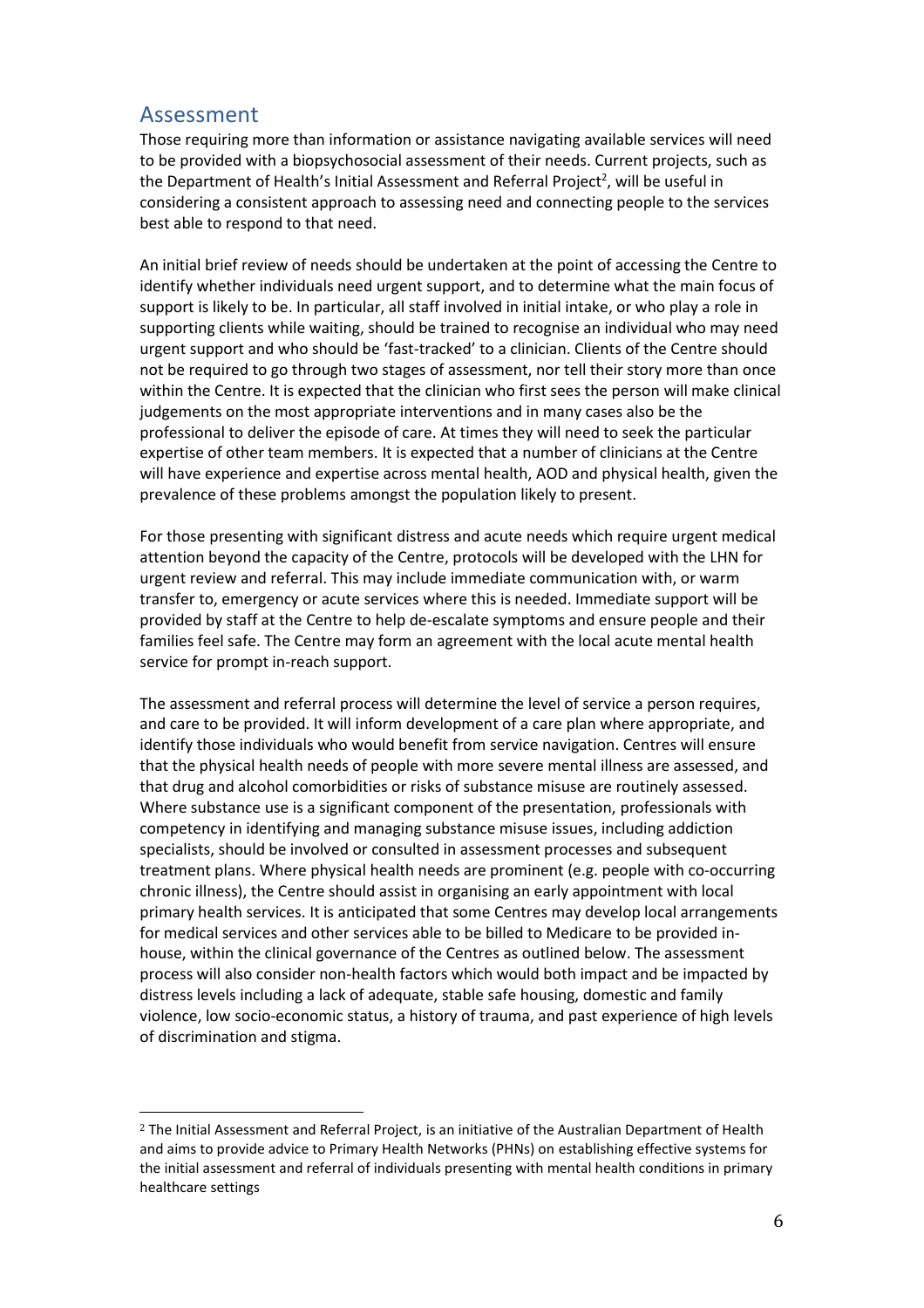# <span id="page-7-0"></span>Core services to be provided by Centres

To provide the elements of the service model, there are a number of services which all Centres would be reasonably expected to provide 'in-house', using available funding and through the most efficient mechanism of service delivery that meets the local need. In addition there are a number of important services and supports upon which the effectiveness of the model depends, which Centres are expected to either offer in-house, **or** offer through seamless referral pathways and partnerships with other agencies.

Core services to be provided **'in-house'**, **using funds available to the Centres**, to address the key four elements of the service model, must include the following:

#### *1. Responding to people experiencing a crisis or in significant distress:*

- Immediate support to reduce distress for people experiencing crisis or at risk of suicide presenting to the Centre in person or connecting with the Centre digitally, to help them feel safe before ongoing management within the Centre, or arranging warm transfers to other services where appropriate (see also flexibilities); and
- Support for communities and individuals experiencing significant distress associated with times of natural or other disasters.

#### *2. Providing a central point to connect people to other services in the region:*

- Information for individuals, families, friends and carers on locally available mental health, AOD and suicide prevention services, and related social support services;
- Support and advice for families, friends and carers to assist them in their role, and acknowledge their social and emotional support needs; and
- Service navigation, supporting clear and seamless pathways, including access to digital self-help services, and providing a point of contact and follow-up.

#### *3. Provide in-house assessment, including information and support to access services:*

 Biopsychosocial assessment and initial review to ensure people are matched to the services they need, including assessment of physical health needs, problems related to AOD use, and other social factors or adversity which might impact on their mental wellbeing.

#### *4. Evidence-based and evidence-informed immediate, and short to medium episodes of care:*

- Initial information provision, comfort and, if necessary, management of symptoms, including, where possible, those related to alcohol and drug use;
- Short to medium term support and care, based on an episode of care model, whilst individuals are recovering or are waiting to be connected to longer term or more appropriate services and support, including regular contact and follow-up with individuals at heightened risk of suicide and their families and carers; and
- Digital mental health services and information, including promoting access to on-line therapies (such as those offered through Head to Health) and clinician-supported digital interventions for mental health and problems related to AOD use.

Centres will also ensure that the following core services, which are essential to the integrity of the model, are available to people who present to the Centre, either on an **'in-house', 'inreach' or referral basis**. Most of these services would be provided under the clinical governance of the Centre, particularly where funded on an in-reach or in-house basis:

 Medical assessment, including initiation or continuation of medication management where appropriate; and assistance with physical health needs from GPs, or psychiatrists;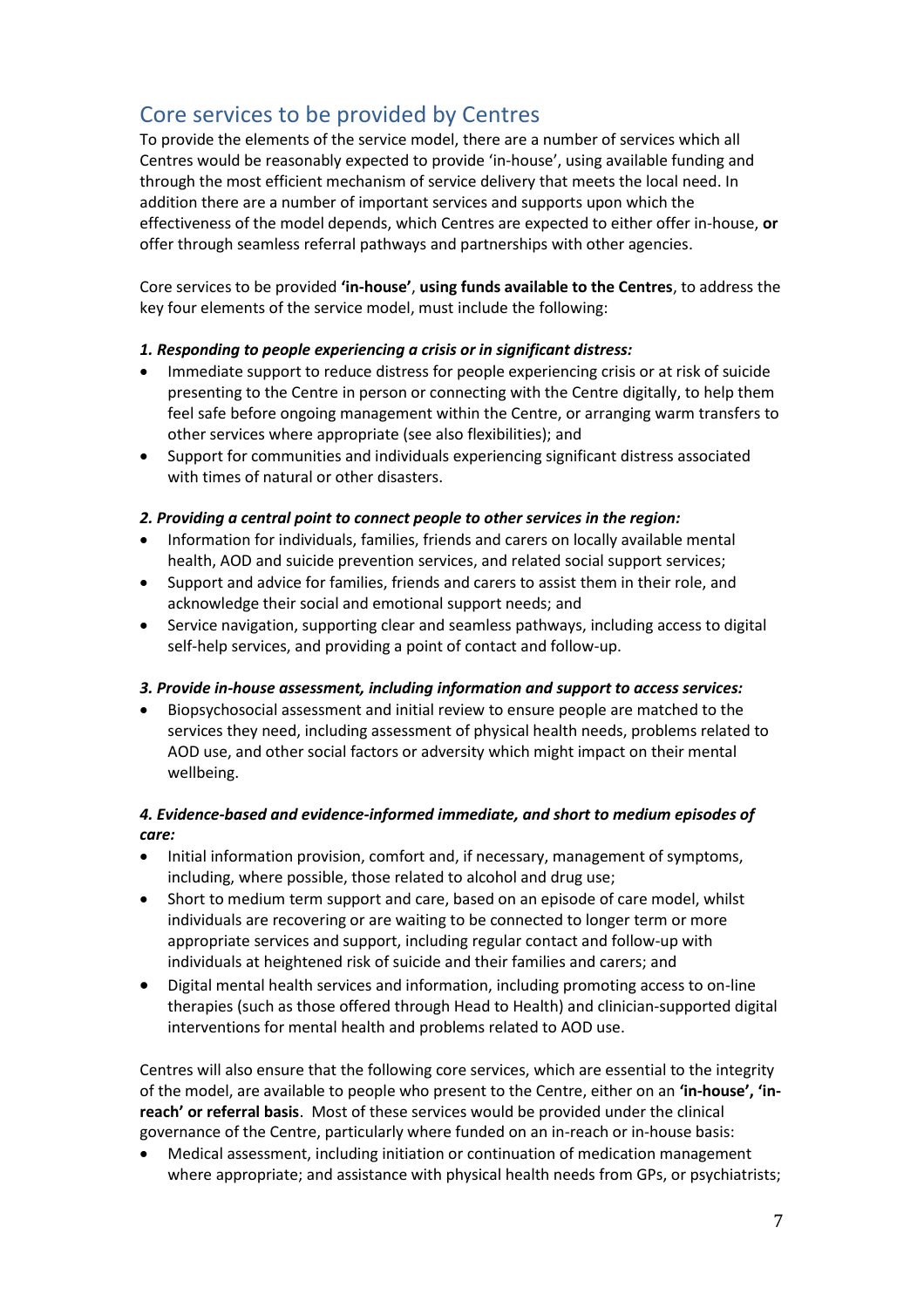- Structured psychological therapies such as cognitive behaviour therapies, including services provided through Medicare Benefits Schedule (MBS) arrangements;
- Assistance with accessing care coordination services;
- Local outreach, either physically or via digital services, to meet the needs of vulnerable groups and the needs of people who are unable to easily access services delivered through the Centres;
- Specialised suicide prevention follow-up services, such as the Way Back Support Service;
- Family therapies and family peer support and education services;
- Assistance identifying and managing comorbid substance misuse from addiction specialists;
- Integrated vocational support services such as Individual Placement and Support (IPS);
- Connection to services that assist with referral to the NDIS and related information;
- Assistance managing stressors associated with high levels of distress, including financial problems, civil and criminal legal issues, family support, accommodation instability and social isolation;
- Connection to specialised domestic violence supports;
- Culturally safe services for Aboriginal and Torres Strait Islander people;
- Connection to peer-led services such as peer networks, support groups, or phone lines;
- Connection to group programs as a means of building social supports; and
- Other services which are essential to the integrity of the model, depending on the particular geographic, cultural and service needs of the region (see flexibilities below).

The mix of additional services which the Centres provide in-house may vary from location to location, and will depend on arrangements negotiated with LHNs and other local services to ensure complementarity and to focus available Centre funding on addressing gaps. Some Centres may focus on providing a platform for in-reach services to be offered, including services from GPs, psychiatrists or other MBS funded providers.

# <span id="page-8-0"></span>What services are out of scope for the Centres?

To ensure demand management, and ensure capacity for new people to present, Centres will not generally provide longer term or ongoing mental health care or support services.

Centres are not funded to provide:

- Services for people who cannot be managed safely within the acute care centre environment;
- Acute reception of police or ambulance referrals;
- Pathology, radiology or pharmacy services;
- Ongoing, long term psychosocial support or recreational services;
- Direct financial support;
- Residential or bed-based services, including short-stay services;
- Services targeting children and young people which could be provided more appropriately by headspace or other specialised children or youth mental health services;
- Disability support services provided through the NDIS;
- Other services which are provided by other agencies in the area (see referrals below).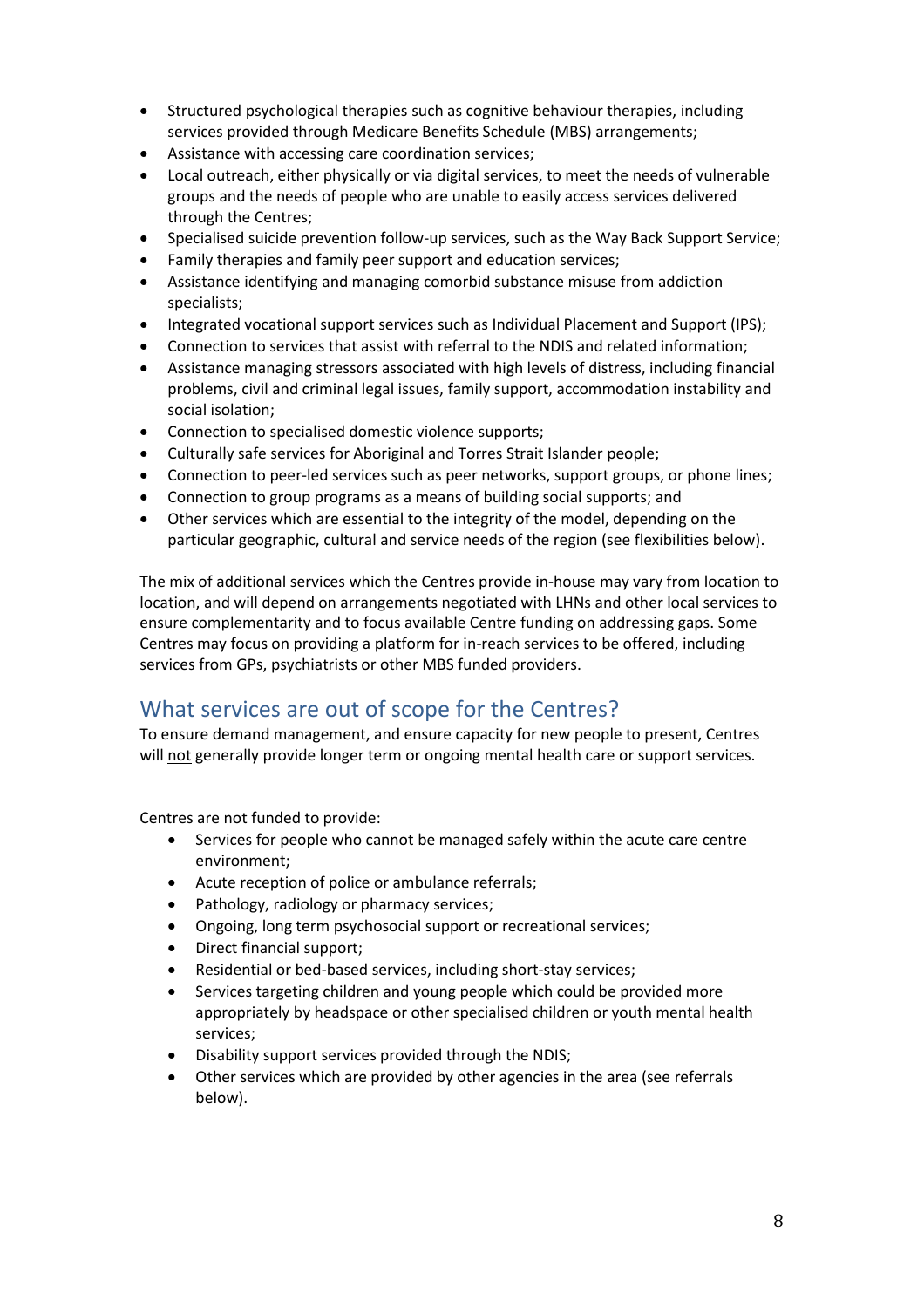# <span id="page-9-0"></span>The role of the Centres in providing care to people with moderate to high levels of mental health need

The Centre's role in relation to supporting people with moderate to severe levels of mental illness should focus on providing an episode of care which aims to support the individual and to assist them to navigate the health, mental health, and broader social services which they need over the long term.

Centres may include a short to medium term service offer for people with moderate to high levels of need, where there are no available services appropriate to their needs to which they can be referred, or whilst they are waiting to be connected to longer term care. However, if Centres are to continue to be accessible, and have capacity to deliver immediate support, they will need internal protocols to assist in demand management. The Centres are expected to have a limited role for those with enduring, long term needs.

An appropriate role for Centres for supporting people with moderate to high levels of mental health need should include:

- Provision of immediate care for people with moderate to severe mental illness who present in distress or suicidal crisis;
- A full biopsychosocial assessment of their mental health and other needs including co-occurring substance use or physical health issues which may influence their needs;
- Provision of short to medium term care according to an episode of care model, for people for whom there is no other service available. This should deliver a limited package of services through a multi-disciplinary team arrangement designed to address their mental health and related needs;
- Warm referral to more specialised services and longer term psychosocial support where individuals require ongoing, long term care;
- The provision of continuing assistance with care navigation to individuals who are experiencing moderate to severe levels of psychological distress, to ensure they are not left without services; and
- Connecting family and/or other carers with services that can support them in their roles.

Centres should not provide ongoing long term care, nor replace the role of state/territory community mental health services in providing services to people with acute needs. In some circumstances, individuals may present who are the clients of existing services, including state/territory community mental health services. Whilst immediate care should be provided, Centres should support these individuals to reconnect with their regular services.

The evaluation of the trial of Centres and the ongoing monitoring of the role they play in this area will be useful to inform adjustment of the model of service to appropriately meet the needs of this group in a way which does not duplicate the role of other services, yet which helps to address the gap in services for people with more complex needs.

# <span id="page-9-1"></span>The role of the Centres in providing care to people who present with significant levels of distress or suicidal crisis

Centres are intended to help address the service gaps which currently exist for people experiencing high levels of distress or suicidal crisis. In addition to providing a safe place to present for people experiencing high levels of distress, or who are at heightened risk of suicide, the Centres will also offer continued contact and follow-up support through an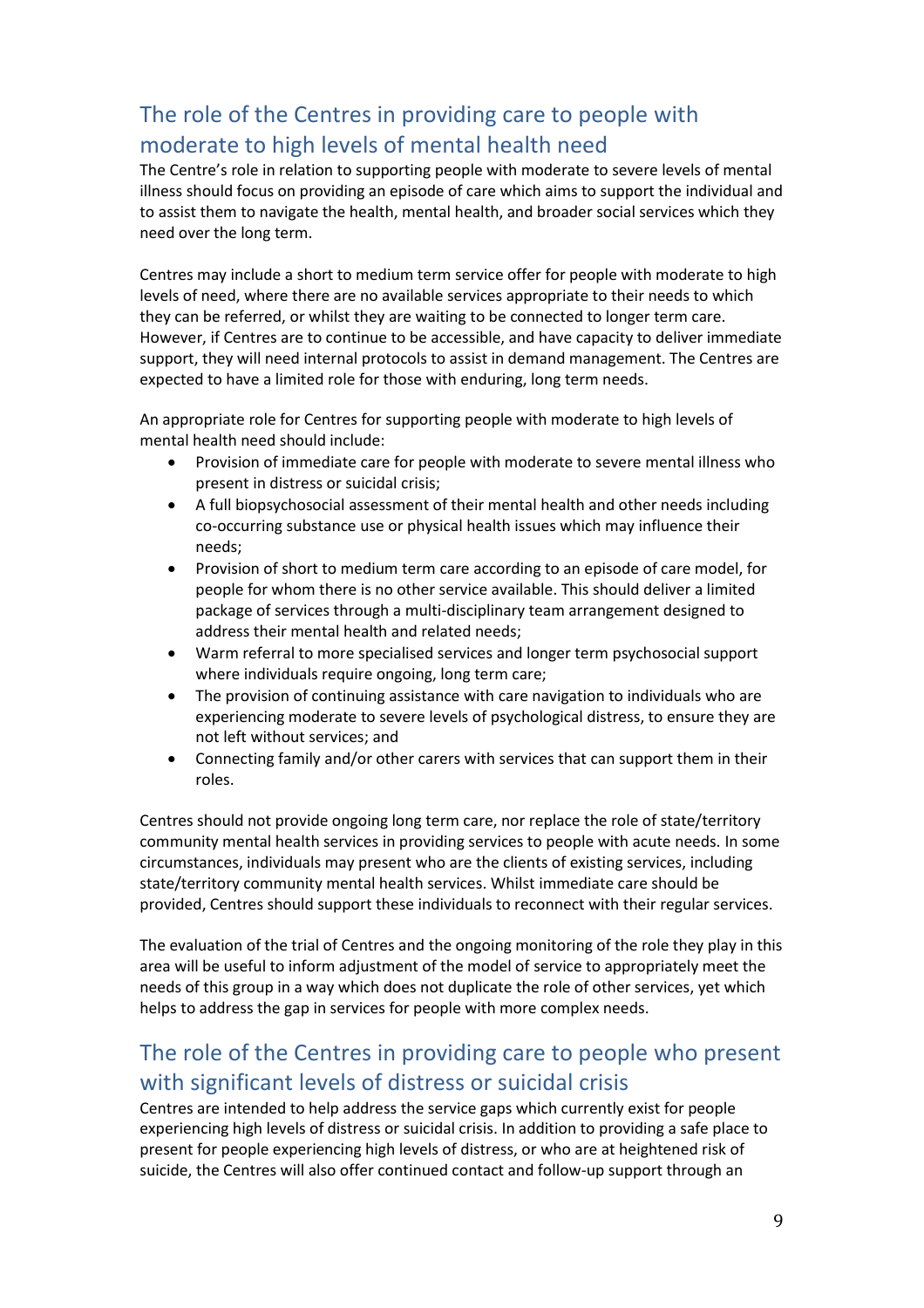episode of care model until these individuals are either in recovery, or connected through warm transfer to services to meet their ongoing needs.

Precedents through initiatives such as the Safe Haven services, have shown this can successfully divert people from less appropriate emergency department attendance, and promote better outcomes, where urgent emergency department care is not required. These services rely on good cooperation with emergency departments and community-based front line services and acute mental health services to support throughput and ensure safety for clients and staff.

Protocols for this function of the Centre will need to be refined in partnership with the LHN and emergency departments to:

- Ensure swift identification of those individuals who are experiencing a crisis, and provision of immediate support and comfort to them and their family or carers;
- Identify and refer individuals whose needs cannot be met appropriately in the Centre. This may include the care of individuals who are at risk of harm to themselves or others;
- Identify individuals experiencing heightened distress who are intoxicated or under the influence of licit or illicit drugs, and swiftly decide whether or not their needs can be appropriately and safely met at the Centre;
- Have in place clear arrangements for crisis support and transport to emergency departments when urgent referral is needed; and
- Centres will also need to have capacity to discretely provide care for individuals in heightened distress, in a way which protects their privacy and does not impact on other clients of the service.

In some locations there may already be services in place nearby which offer a safe and person-centred, friendly alternative to presenting to hospital. In these circumstances, Centres may wish to partner with these services, rather than duplicating the service, and focus available funds on other aspects of the service model to better address service needs in consultation with LHNs and other key stakeholders.

#### <span id="page-10-0"></span>Referrals

Smooth referral pathways, which are seamless for people requiring support will be essential to the effective operation of the Centre's model. This must include capacity for warm transfers, particularly for people experiencing high levels of distress who require long term care, to enable new entries to the service. Through warm transfers, the Centre actively communicates with the service to which the individual is referred to provide essential information about their needs before transferring them. Support is maintained for the individual by the Centre whilst they are waiting for an appointment with the agency to which they have been referred.

Services to be provided on referral, where it is not possible to provide these services inhouse or through using the Centre as a platform, may include:

- GP management of ongoing physical health issues;
- Private MBS funded psychiatry or psychological services;
- headspace services or child mental health services;
- Other services commissioned by PHNs, including psychological services, Aboriginal mental health services, or services targeting the needs of hard to reach groups;
- Services providing mental health or broader support services for Veterans;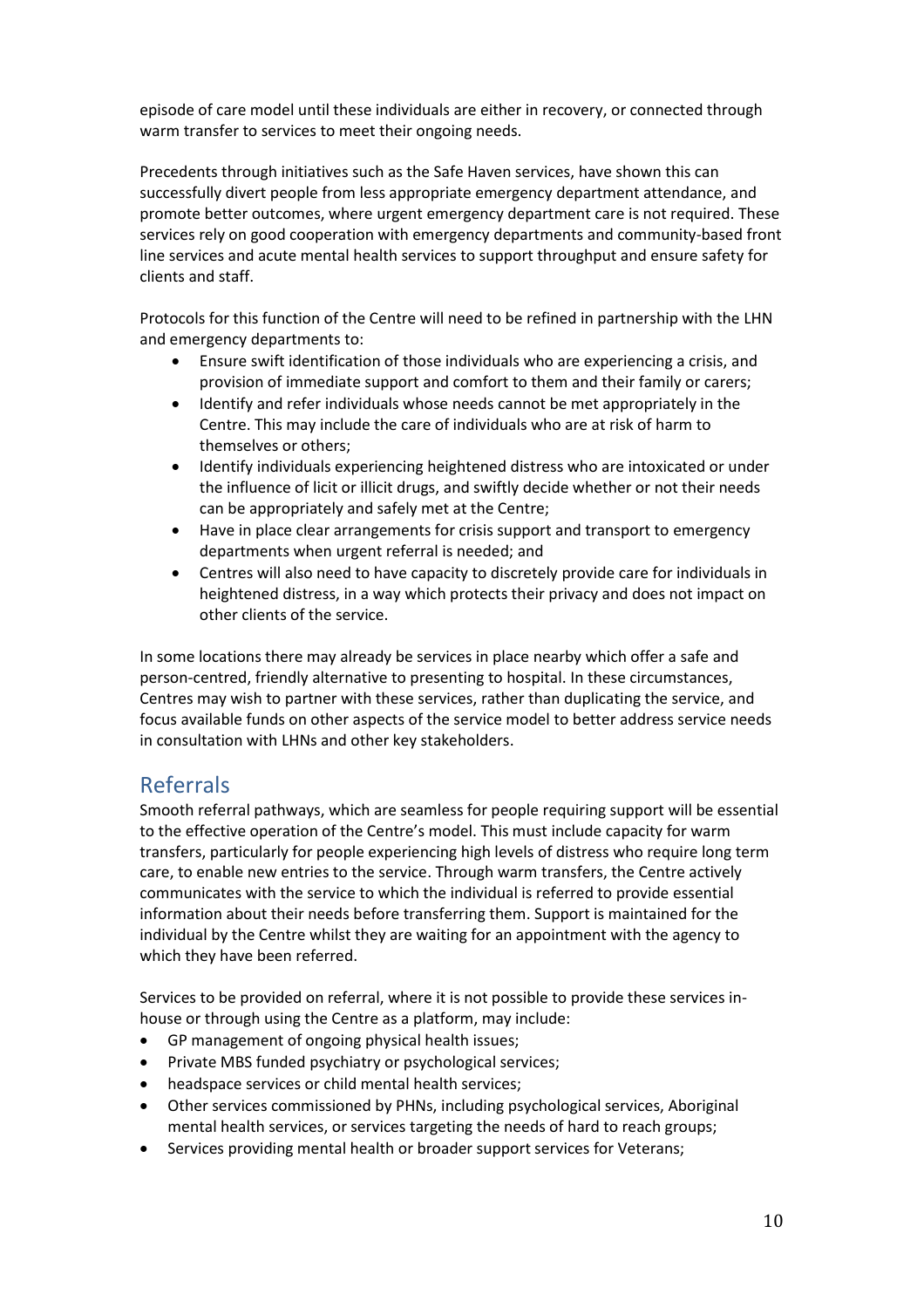- Warm transfers to state or territory government funded acute and emergency care, and public and private hospitals;
- Public and private specialist mental health services;
- Services meeting particular needs such as perinatal depression, eating disorders, or early psychosis;
- Specialised support networks and or physical health support services;
- Social support services, including housing, employment, child and family support and income support;
- Community legal assistance services or forensic mental health support services;
- Specialised Alcohol and Other Drug services (where ongoing support is needed as opposed to integrated support for co-occurring mental health and substance use conditions at the Centre);
- Disability support services, including support through the National Disability Insurance Scheme and Information, Linkages and Capacity Building (ILC) programs; and
- <span id="page-11-0"></span>• Peer support groups, and peer led safe spaces.

### Partnerships and protocols

Close partnerships will be formed with the services described above as appropriate to enable an integrated approach to individuals who may require transfer from one service to the other. In particular, clear protocols will be developed for the interface between the Centres, the PHN and the LHN and its emergency departments to enable a seamless transfer of patients when needed. It is anticipated that some people who present in crisis at the Centre may have existing care arrangements with LHN mental health services.

As part of this it is expected that protocols developed with local services will provide clarity on what sort of presentations are likely to require emergency department attendance, and which individuals experiencing distress can be appropriately supported within the Centres.

As many individuals presenting to the Centre may already be clients of other services, including public and private specialist mental health services, protocols for communicating with and if appropriate providing shared care with these services will also be important. Each Centre will also need to have good systems with other local providers for referral and coordination of care. It will be important that services are not duplicated and that information is shared among providers (with consent) to minimise the need for repeated explanation by consumers and carers. The use of My Health Record should be considered to facilitate communication and coordination. In general, wherever possible, efforts to colocate services at the Centre should be pursued to support a 'one stop shop' approach. This is most likely to avoid fragmentation and retelling of stories.

### <span id="page-11-1"></span>Workforce – a multidisciplinary team approach

To deliver the core functions of the Centre, it is expected that Centres will establish multidisciplinary teams, supported by appropriate clinical governance – both within the Centre and where there are shared care arrangements. Services provided will need to be recovery focused, trauma informed and person-centred. The core workforce may be supplemented by practitioners providing services funded through MBS items.

A multidisciplinary team approach allows the opportunity for clinicians and peer support workers, and/or staff with dual expertise across mental health and AOD, or with expertise in delivering digital mental health services or particular cultural expertise, to utilise their particular skill sets while also functioning as an integrated team with shared clinical review and team support.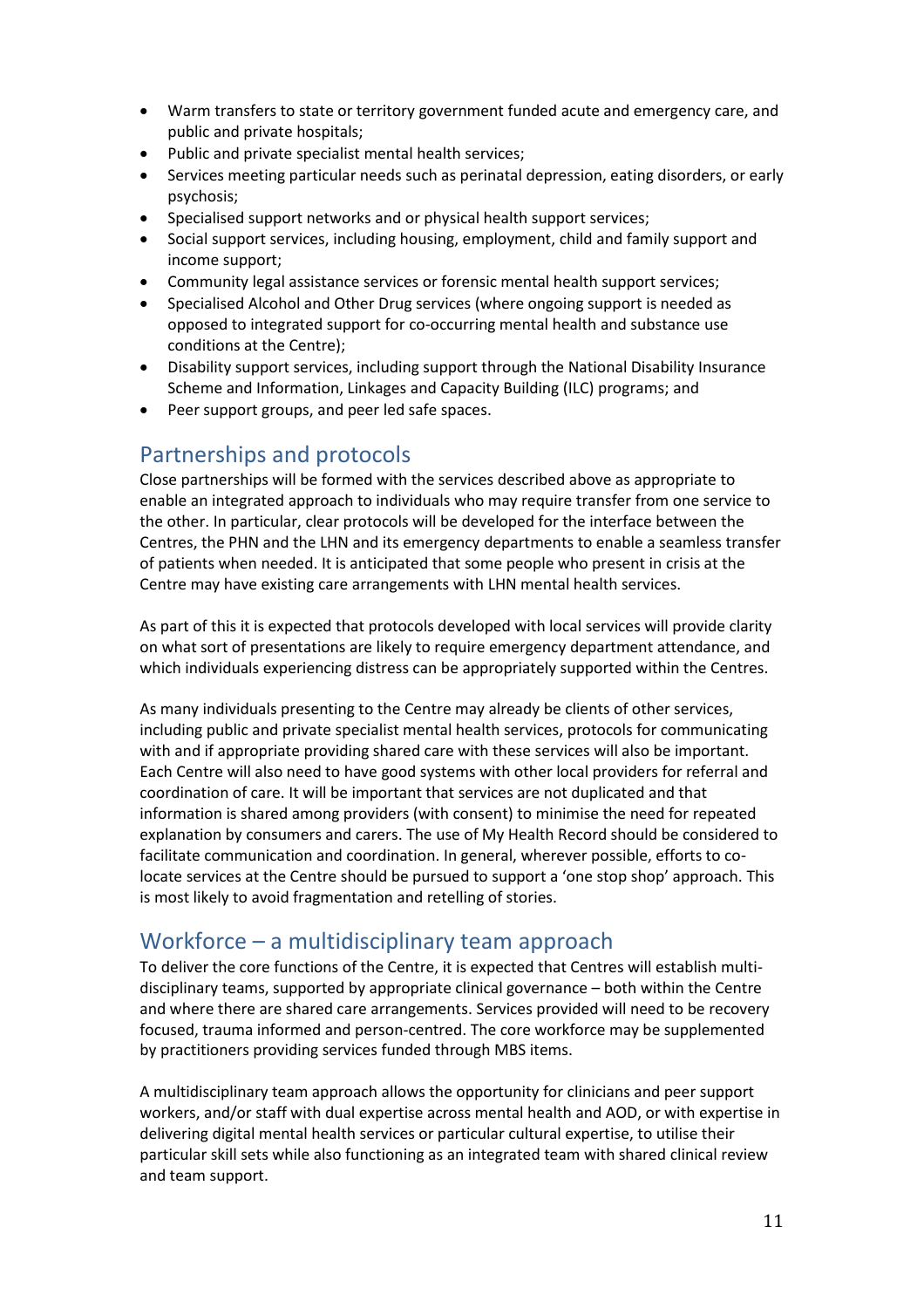However, not everyone presenting to the Centres will require multidisciplinary care. Individuals with high levels of distress, or complex needs will most benefit from having access to a small team whilst they are in the care of the Centre (e.g. mental health nurse, psychologist and peer worker). On the other hand, many individuals with lower levels of distress will prefer to receive, and may only need support from one professional. Similarly, it would not be efficient to expect Centres to establish an extended multidisciplinary care team in-house, including specialists, to meet the needs of all clients.

Centres should seek to establish partnerships with GPs, emergency department staff and other external professionals, including MBS funded private service providers, to enhance a multi-disciplinary team approach to meeting needs, without duplicating available services. There may also be shared employment arrangements with LHNs, including possible secondments, and potential for sessional in-reach services to enhance the spread of skill and expertise within the team.

| <b>Core function</b>                                                                                                                                                       | <b>Skills or competencies</b>                                                                                                                                                                                                                                                                                            | Possible multidisciplinary team<br>members                                                                                                                                                                                                                                                                                                                                           |  |
|----------------------------------------------------------------------------------------------------------------------------------------------------------------------------|--------------------------------------------------------------------------------------------------------------------------------------------------------------------------------------------------------------------------------------------------------------------------------------------------------------------------|--------------------------------------------------------------------------------------------------------------------------------------------------------------------------------------------------------------------------------------------------------------------------------------------------------------------------------------------------------------------------------------|--|
| Providing a central point<br>for connection<br>Service navigation                                                                                                          | Knowledge of local services<br>$\bullet$<br>Knowledge of digital services<br>$\bullet$<br>Capacity to identify and provide<br>$\bullet$<br>reassurance to individuals in<br>distress<br>Skills in care navigation<br>$\bullet$                                                                                           | Peer Support Workers<br><b>Mental Health Nurses</b><br>$\bullet$<br>Occupational therapists<br>$\bullet$<br><b>Allied Health Professionals</b><br><b>Care Navigators</b>                                                                                                                                                                                                             |  |
| Providing an option for<br>intervention and support<br>to reduce the need for<br>emergency department<br>attendance                                                        | Ability to de-escalate high levels<br>$\bullet$<br>of distress<br>Capacity to identify individuals<br>$\bullet$<br>requiring acute emergency<br>department care<br>Medical skills, including<br>knowledge of medication                                                                                                  | Psychologists<br>$\bullet$<br>Social Workers, Occupational<br>$\bullet$<br>Therapists or other Allied Health<br>Professionals with mental health<br>competency<br><b>Mental Health Nurses</b><br>Medical Staff (GPs and/or<br>Specialist Psychiatrists and<br>Registrars)<br>Peer Support Workers<br>AOD Professionals or staff with<br>dual competency<br>Aboriginal Health Workers |  |
| Assessment (noting a single<br>professional would be<br>likely to undertake an<br>individual assessment, but<br>may seek support and<br>advice from other team<br>members) | Skills in using the Initial<br>$\bullet$<br>Assessment and Referral (IAR)<br>tool or similar model<br>Competency as a mental health<br>$\bullet$<br>professional<br>Ability to assess physical health<br>needs and or AOD support needs<br>Ability to assess suitability for<br>digital support and treatment<br>options | <b>Mental Health Nurses</b><br>Psychologists<br>Social workers, Occupational<br>Therapists or other Allied Health<br>Professionals with mental health<br>competency<br>Aboriginal Health Workers<br>$\bullet$<br><b>AOD Professionals and GPs</b>                                                                                                                                    |  |

**Table 1 – Possible Multidisciplinary Team Members**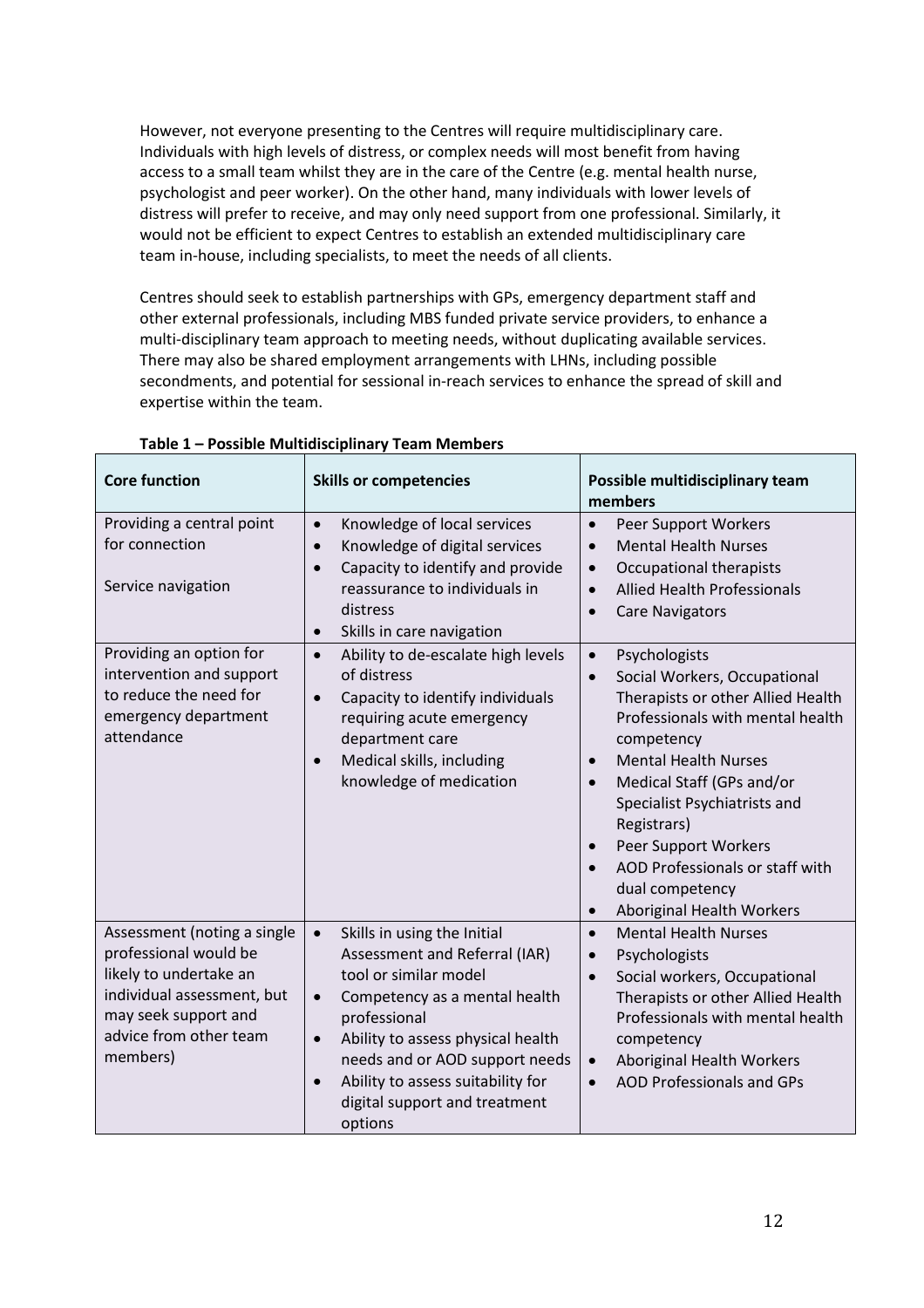| <b>Core function</b>                                                                                                                                                                                                                          | <b>Skills or competencies</b>                                                                                                                                                                                                                    | Possible multidisciplinary team<br>members                                                                                                                                                                                                                                                                                                                                                                                                 |
|-----------------------------------------------------------------------------------------------------------------------------------------------------------------------------------------------------------------------------------------------|--------------------------------------------------------------------------------------------------------------------------------------------------------------------------------------------------------------------------------------------------|--------------------------------------------------------------------------------------------------------------------------------------------------------------------------------------------------------------------------------------------------------------------------------------------------------------------------------------------------------------------------------------------------------------------------------------------|
| Providing care and support<br>for individuals, families and<br>carers (noting a single<br>professional may meet the<br>needs of some individuals,<br>whilst a team approach to<br>care could be required for<br>people with complex<br>needs) | Skills and training in providing<br>interventions or psychosocial<br>support<br>Competency as a mental health<br>professional<br>Competency in providing AOD<br>support<br>Competency in providing or<br>supporting digital treatment<br>options | <b>Psychiatrists and Registrars</b><br><b>Addiction specialists</b><br>GPs<br>Social Workers, Occupational<br>Therapists or other Allied Health<br>Professionals with mental health<br>competency<br>Psychologists<br>Mental Health Nurses (scope for<br>Nurse Practitioners)<br><b>AOD Professionals</b><br>Peer Support Workers<br>Aboriginal Health Workers<br><b>Transcultural Health Workers</b><br><b>Vocational Support Workers</b> |

Given the role of Centres in offering an option for intervention and support to reduce the need for emergency department attendance, staff will need to be available who have received specialised training and who are experienced in supporting people at risk of suicide or who are experiencing significant levels of distress. In addition, all staff who provide "front of house" functions and support initial intake of people should be trained in ways to help support individuals experiencing distress, and to identify people requiring urgent care. It is anticipated that the Centre manager will have both clinical and operational expertise. Staff should have appropriate support or supervision arrangements in place.

### <span id="page-13-0"></span>Flexibilities

In general, Centres will be required to provide a reliable model of service consistent with the national framework and branding, and offer a minimum central suite of services as outlined earlier in this document. However flexibilities will be allowed to address regional variation including the following:

- Adjusting any service offering to ensure that the Centre is complementing and not duplicating existing services in the region;
- Addressing particular cultural needs of the region, such as the needs of Aboriginal and Torres Strait Islander people, and the needs of people from diverse communities within the region including LGBTI people;
- Potential to adapt or share workforce in areas of reduced availability, for example sharing scarce professionals such as psychiatrists and mental health nurses with hospitals or other state or territory government services;
- Some Centres may wish to offer opportunity for external entities to provide services using the Centres as a service platform, to offer more of an in-house service offering and make best use of resources;
- Flexible approaches to providing access over extended opening hours may be utilised to make the best use of limited workforce, and complement other services in the region. Centre opening hours may vary in this respect; and
- Making arrangements with professional training programs to utilise and where required, offer supervision to students and junior professionals in training, including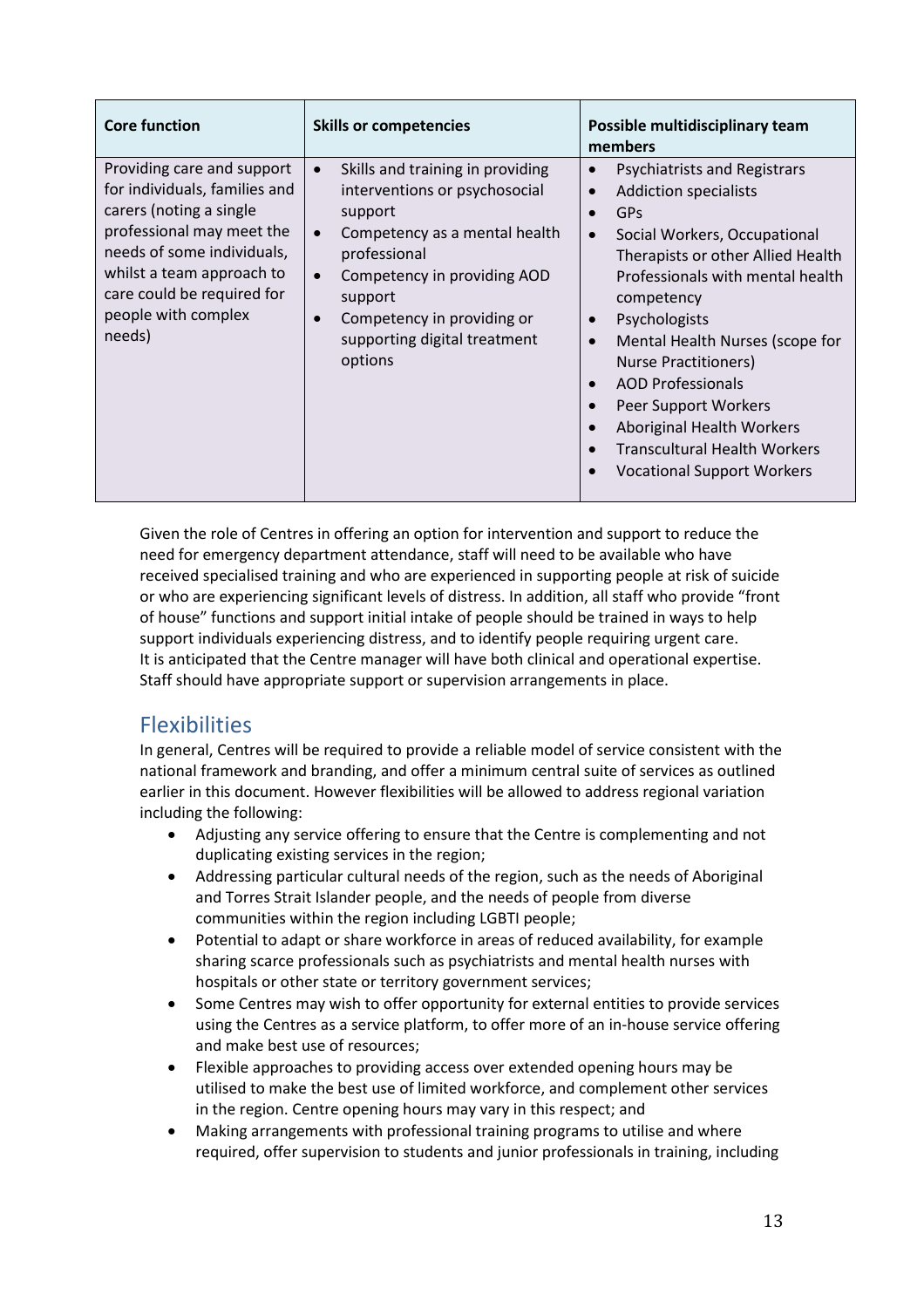those at Probationary and Registrar levels, and those preparing for peer support worker roles.

Flexibilities in focusing investment would be determined through a process of mapping existing services, negotiations with local state or territory government service providers and other stakeholders to focus on gaps and avoid duplication. This should build on and utilise mapping exercises, and knowledge acquired for joint regional mental health planning purposes. For example, if the LHN already funds an alternative mental health service or safe space for people experiencing crisis who otherwise would present at hospital, the Centres may instead focus on enhancing other complementary aspects of the service model, and partner with the LHN service in offering seamless referral pathways for consumers.

Centres are encouraged to explore partnerships with other agencies for the development of innovative service options to complement the Centre's core functions.

#### <span id="page-14-0"></span>Integration and planning

Each individual Centre will be established within a service landscape, which is likely to be unique. The mix of state and territory government, non-government and PHN funded mental health and social support services, which may be available, will vary. This makes it very important that Centres should be carefully planned, mapping available services to ensure core functions are provided in a way which makes the best use of available resources.

In general to achieve appropriate integration and planning, Centres will need to:

- Map available services;
- Consult with other agencies, services, and consumers and carers about service gaps and needs;
- Ensure appropriate information is shared between the Centre and other agencies about roles and relationships;
- Share experience and learning across Centres in different jurisdictions;
- Negotiate pathways and protocols for integrating services;
- Identify risk of service duplication, or confusion to consumers about overlapping service intent; and
- Consider opportunities for co-design and co-commissioning.

#### <span id="page-14-1"></span>Safety and quality

A comprehensive safety and quality framework will be required as part of the implementation of the Centres. This should include the following:

- Compliance with relevant safety and quality standards, including the *National Standards for Mental Health Services 2010*;
- Implementing appropriate confidentiality and privacy arrangements in accordance with relevant legislation, whilst ensuring appropriate information sharing is in place between services involved in a care pathway to support quality care;
- Clinical governance to ensure that staff are appropriately credentialled, well supported and trained to provide care to people experiencing crisis. Protocols must be in place to guide review of the care provided and for responding to critical incidents and complaints;
- There should be clear lines of accountability within the Centre;
- Protocols to ensure the safety of staff and clients in the event that an individual presents a risk to themselves or others;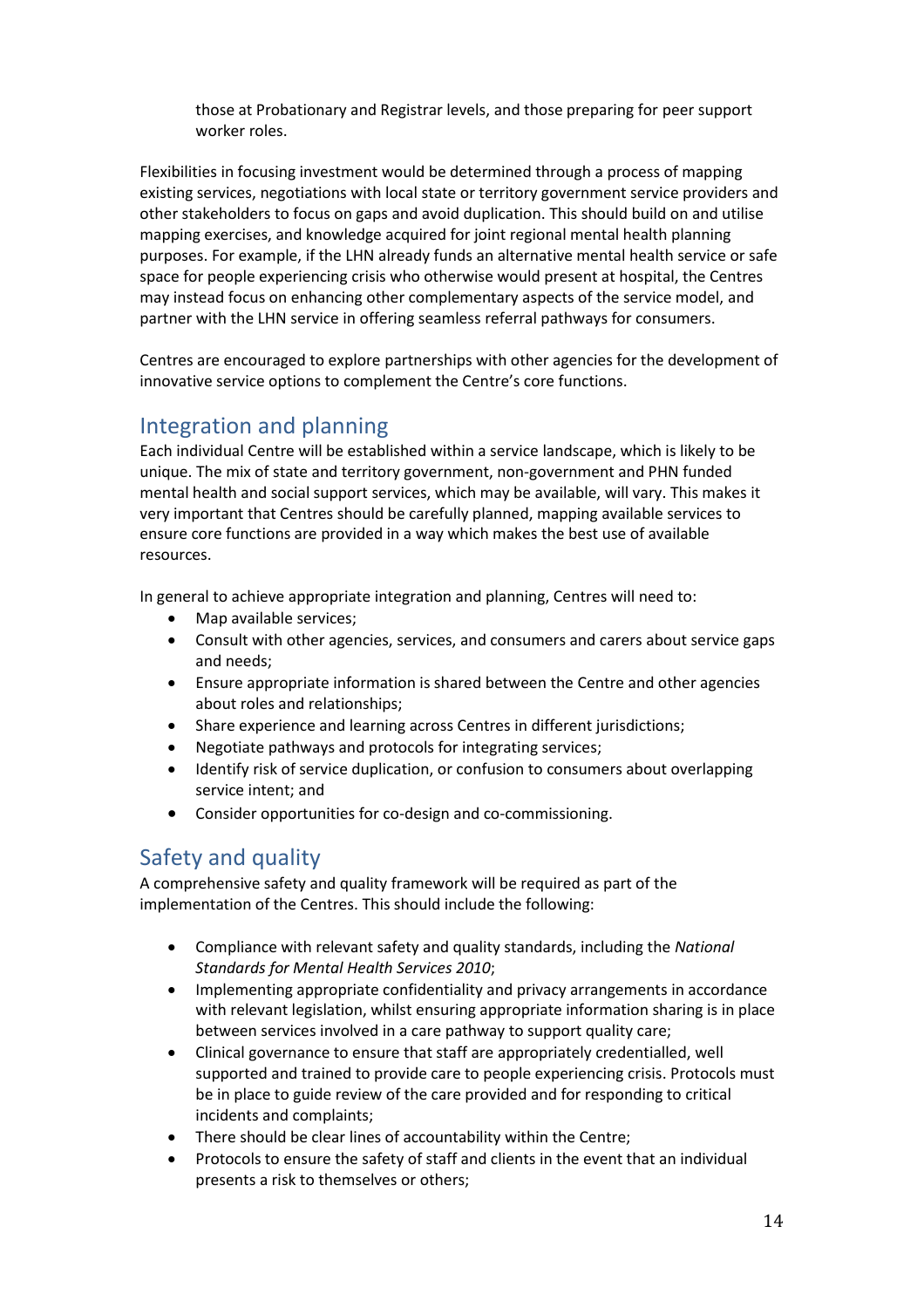- Protocols with other relevant organisations, for example LHNs and their services, to ensure that offering alternative services to those offered in acute settings does not result in a delay in providing urgent services or otherwise risk the safety and wellbeing of individuals;
- After hours arrangements that include provisions to ensure staff and clients are not at risk and are equipped to discretely manage the care of individuals who are intoxicated or exhibiting anti-social behaviour associated with drug use (e.g. arrangements in place with police, minimum after hours staffing levels);
- Consideration in general of safety and quality priorities outlined in the Fifth National Mental Health and Suicide Prevention Plan;
- Cultural safety considerations to ensure that Aboriginal and Torres Strait Islander people receive quality responses and equality of care;
- Support for carers which is timely, responsive, appropriate and accessible, in line with the *Carer Recognition Act 2010*; and
- Support for the appropriate use of the *Privacy Act 1988* and the Australian Privacy Principles, so information can be shared by practitioners as part of effective collaboration with consumers and carers.

### <span id="page-15-0"></span>Pathways to care

Pathways to care and support within the Centre will be different, depending on whether individuals seek information or connection to other services, in-house assessment and treatment services, or are experiencing significant distress or crisis. Pathways should also be in place to ensure family and carers seeking information, and potentially emotional support, are appropriately supported. A possible, broad pathway to care is outlined in Attachment A.

This pathway presumes the following broad elements:

- Initial contact by phone, on-line, walk-in or referral from other services;
- Initial brief assessment of needs to identify whether need is for information for self or others, for mental health services or for crisis support;
- Provision of immediate support and assessment if appropriate;
- Provision of short to medium term care targeted to need to enable support until the individual is connected to longer term care;
- Liaison and referral with agencies to whom the individual is referred; and
- Review and, if required, follow-up.

### <span id="page-15-1"></span>Phased implementation

The Centres will be a new addition to the existing regional service landscape, and will face a number of local implementation challenges in addressing service gaps including:

- Planning services to complement, and not duplicate available services in the region;
- Managing demand in a way which enables access to immediate support and advice for all who present, whilst also providing short to medium term episodes of care for those for whom services are not available;
- Building a skilled multidisciplinary team in the context of likely workforce shortages;
- Identifying and where possible meeting unmet special local or cultural needs whilst also having a standard suite of services;
- Offering after hours services, including a level of crisis support, in a way which is sustainable from a duty of care, workforce and budget perspective; and
- Developing partnerships needed to offer a range of services and referral pathways.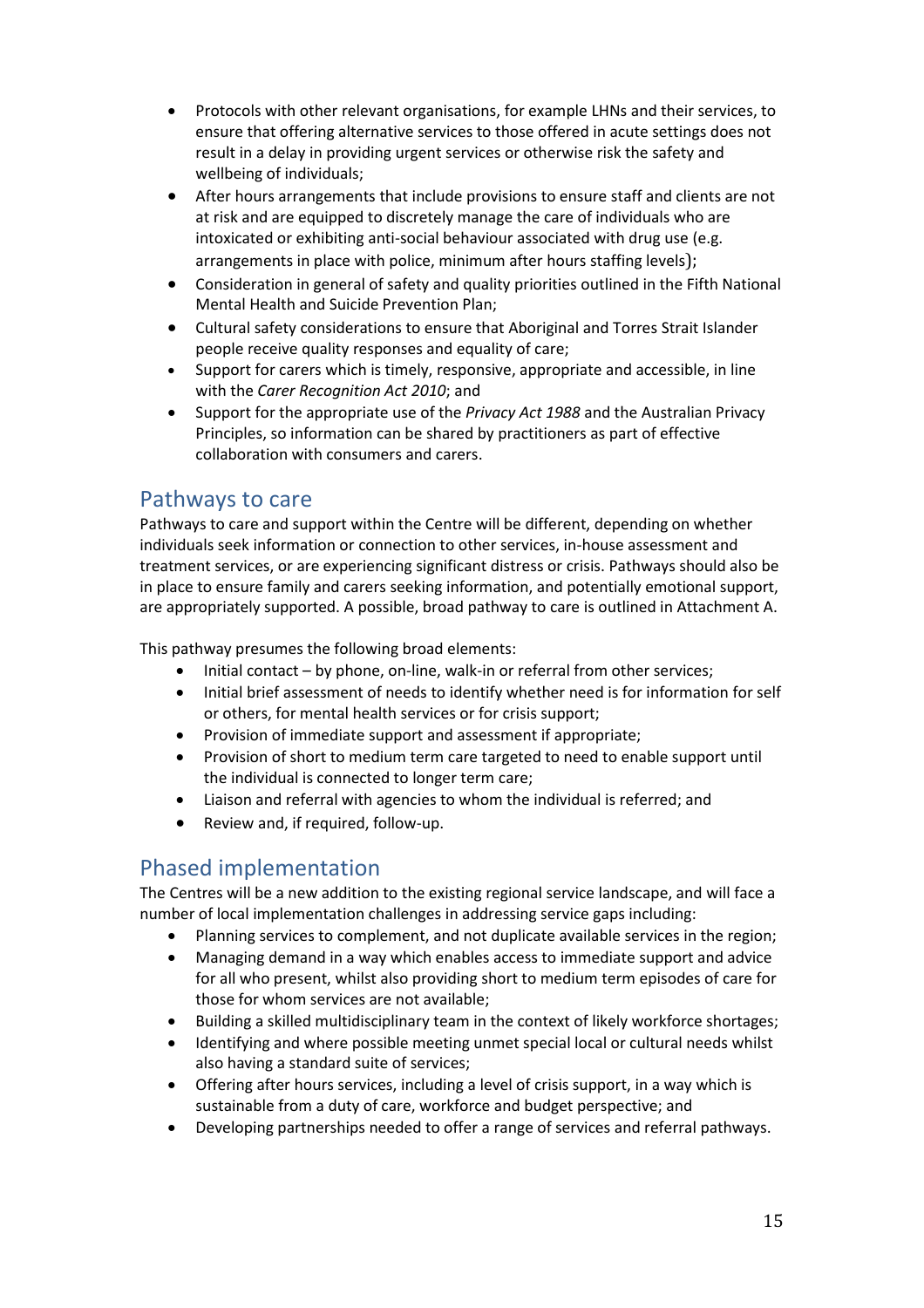To allow time to address these challenges, a phased approach to implementation of Centres is proposed. These phases are likely to include:

- An establishment phase, which will be informed by consultation, needs assessment, local service mapping and existing joint regional mental health planning processes before opening for service delivery. This should include establishing a mission and culture, agreeing principles underlying the model of care, and providing initial interdisciplinary training and supervision;
- An embedding phase, where a basic core suite of information, services and referral pathways is established and delivered, and partnerships are developed. This may, for example, involve focusing on provision of core in-house services such as the capacity to provide immediate information, advice and support and service navigation; and
- A full implementation phase, through which additional partnerships to support inreach services or more specialised support to address local need is offered.

A process of iterative review between phases, including continuing consultation with key stakeholders, will help to shape the role of Centres to deliver a basic suite of services and locally appropriate additional services to optimally complement existing regional services.

# <span id="page-16-0"></span>Evaluating the service model provided through the trial

In broad terms, the following outcomes for consumers and carers are expected from each Centre funded through the trial:

- People requiring support in the area, or those attending the Centre, will recognise the Centre as an accessible entry point to the mental health care system for the services and information they need.
- People will be able to access through the Centre, or be connected to by the Centre, the particular mental health and related services they are assessed as needing.
- People will receive immediate advice and care which will reduce their level of mental and emotional distress.
- Individuals experiencing high levels of psychological distress or in crisis will receive the care they need from the Centre, resulting in a reduction in the number of non-urgent presentations to local hospital emergency departments.

An evaluation framework for the trial is being developed, with the assistance of the Technical Advisory Group, to support monitoring and review of the effectiveness of the model of service in achieving these outcomes, and to inform future expansion of the initiative.

Centres should collect outcomes data to inform an iterative, ongoing evaluation of service effectiveness to ensure the needs of the local community are being met.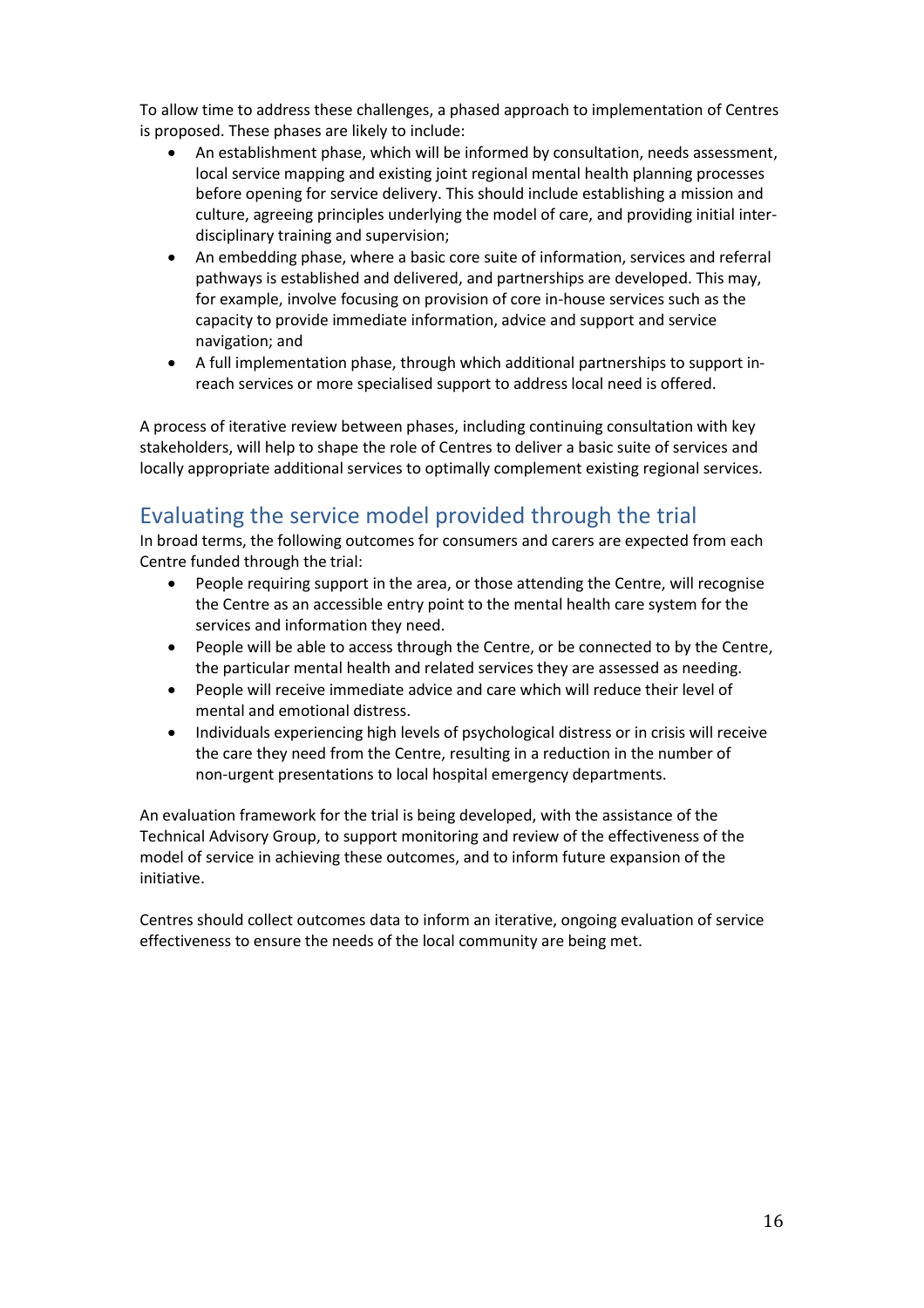#### Attachment A

|  | Patient pathways within the Centre |  |  |  |
|--|------------------------------------|--|--|--|
|--|------------------------------------|--|--|--|

<span id="page-17-0"></span>

| <b>Initial contact</b> | By phone, on-line, walk-in, or referral from other service (e.g. GP,      |                                                      |                                    |  |
|------------------------|---------------------------------------------------------------------------|------------------------------------------------------|------------------------------------|--|
| and intake             | hospital, state/territory service)                                        |                                                      |                                    |  |
| <b>Initial brief</b>   | <b>Information</b>                                                        | <b>Mental health service</b>                         | <b>Crisis services</b>             |  |
| assessment of          | for self or                                                               | needs (non-crisis)                                   | (alternative to                    |  |
| needs                  | others                                                                    |                                                      | emergency                          |  |
|                        |                                                                           |                                                      | department)                        |  |
| <b>Immediate</b>       | Connect with                                                              | Assessment undertaken to                             | Immediate support to de-           |  |
| support and            | information                                                               | identify level of need                               | escalate and;                      |  |
| assessment if          | and services.                                                             | and/or referrals required,                           | Support in-house                   |  |
| appropriate            |                                                                           | using Initial Assessment                             | $\bullet$<br>Supported transfer to |  |
|                        | Support and                                                               | and Referral decision tool,                          | home/carers                        |  |
|                        | advice for                                                                | or similar. Initial support                          | Warm transfer to<br>$\bullet$      |  |
|                        | families,                                                                 | provided.                                            | acute OR                           |  |
|                        | friends and                                                               | AOD use and physical                                 | Full assessment<br>$\bullet$       |  |
|                        | carers                                                                    | health assessed. GP                                  | following stabilisation            |  |
|                        |                                                                           | advised patient is receiving                         | as per non-crisis.                 |  |
|                        |                                                                           | services.                                            |                                    |  |
| <b>Short to</b>        | Support to                                                                | Support and short to                                 | Support and short term             |  |
| medium term            | access digital<br>information                                             | medium term therapeutic<br>care, based on an episode | targeted therapeutic care,         |  |
| care and               | and treatment                                                             | of care model, whilst                                | based on an episode of             |  |
| episode of             | services                                                                  | individuals are waiting to                           | care model, including              |  |
| care according         | relating to                                                               | be connected to longer                               | while waiting connection           |  |
| to need                | mental health                                                             | term services and support                            | to longer term support.            |  |
|                        | and/or AOD                                                                | if needed.                                           |                                    |  |
|                        | needs                                                                     |                                                      | Regular contact and time           |  |
|                        |                                                                           | For some individuals this                            | limited follow-up with             |  |
|                        |                                                                           | short term support may be                            | individuals at heightened          |  |
|                        |                                                                           | enough to resolve distress,                          | risk of suicide and their          |  |
|                        |                                                                           | supplemented with digital                            | families and carers,               |  |
|                        |                                                                           | treatment services or                                | including by digital means.        |  |
|                        |                                                                           | family support.                                      |                                    |  |
| Service                |                                                                           | Service navigation to assist                         | Service navigation and             |  |
| navigation             |                                                                           | them to connect to                                   | option of review                   |  |
| and referral           |                                                                           | services and supports.                               |                                    |  |
|                        |                                                                           |                                                      | Warm referral to relevant          |  |
|                        |                                                                           | Warm referral to relevant                            | services                           |  |
|                        |                                                                           | services.                                            |                                    |  |
|                        |                                                                           |                                                      | Referral to Way Back or            |  |
|                        |                                                                           |                                                      | other follow-up services if        |  |
|                        |                                                                           |                                                      | risk of suicide                    |  |
| <b>Review</b>          |                                                                           | Follow-up and review.                                | Follow-up and review.              |  |
|                        |                                                                           |                                                      |                                    |  |
| <b>Enablers</b>        | Partnerships, clear protocols with state/territory services, multi-agency |                                                      |                                    |  |
|                        | care planning, skilled workforce, clear roles, supported pathways.        |                                                      |                                    |  |